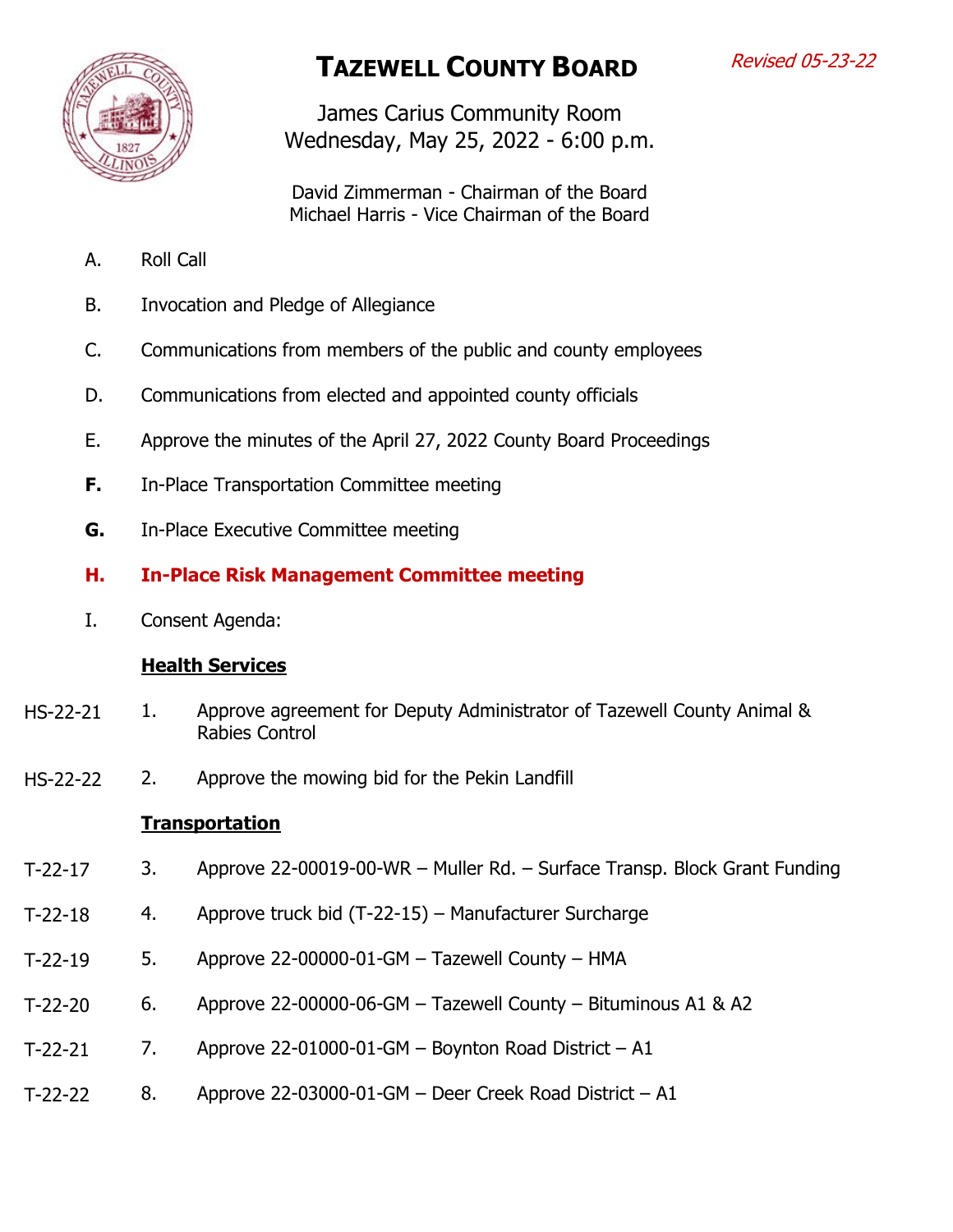| $T-22-23$ | 9.              | Approve 22-04000-01-GM - Delavan Road District - A1 & A2                                                       |
|-----------|-----------------|----------------------------------------------------------------------------------------------------------------|
| $T-22-24$ | 10.             | Approve 22-04000-02-GM - Delavan Road District - A1                                                            |
| $T-22-25$ | 11.             | Approve 22-05000-01-GM - Dillon Road District - A1                                                             |
| $T-22-26$ | 12.             | Approve 22-06000-01-GM - Elm Grove Road District - A1                                                          |
| $T-22-27$ | 13.             | Approve 22-07000-01-GM - Fondulac Road District - A1                                                           |
| $T-22-28$ | 14.             | Approve 22-08000-01-GM - Groveland Road District - A1                                                          |
| $T-22-29$ | 15.             | Approve 22-09000-01-GM - Hittle Road District - A1                                                             |
| $T-22-30$ | 16.             | Approve 22-10000-01-GM - Hopedale Road District - A1 & A2                                                      |
| $T-22-31$ | 17.             | Approve 22-11000-01-GM - Little Mackinaw Road District - A1                                                    |
| $T-22-32$ | 18.             | Approve 22-13000-01-GM - Malone Road District - A1                                                             |
| $T-22-33$ | 19.             | Approve 22-14000-01-GM - Morton Road District - A1 & A2                                                        |
| $T-22-34$ | 20.             | Approve 22-17000-01-GM - Spring Lake Road District - A1 & A2                                                   |
| $T-22-35$ | 21.             | Approve 22-18000-01-GM - Tremont Road District - A1                                                            |
| $T-22-36$ | 22.             | Approve 22-19000-01-GM - Washington Road District - A1                                                         |
| $T-22-37$ | 23.             | Approve Resolution for Maintenance Under the Illinois Highway Code<br><b>Upon approval of In-Place meeting</b> |
|           | <b>Finance:</b> |                                                                                                                |
| $F-22-12$ | 24.             | Approve contract extension with CliftonLarsonAllen                                                             |
|           |                 |                                                                                                                |

25. Approve bid for Network license renewal F-22-13

#### **Executive:**

- 26. Approve appointment to fill the unexpired term for County Board District 3 E-22-56
- 27. Approve payment for activity delivery services for the Community Development Block Grant Revolving Loan Closeout – Buildings, Grant #18-248591 per contractual agreement E-22-54
- 28. Approve County Delinquent Tax Sale resolution E-22-55
- **29.** Approve bid award for sidewalks utilizing the Community **E-22-**